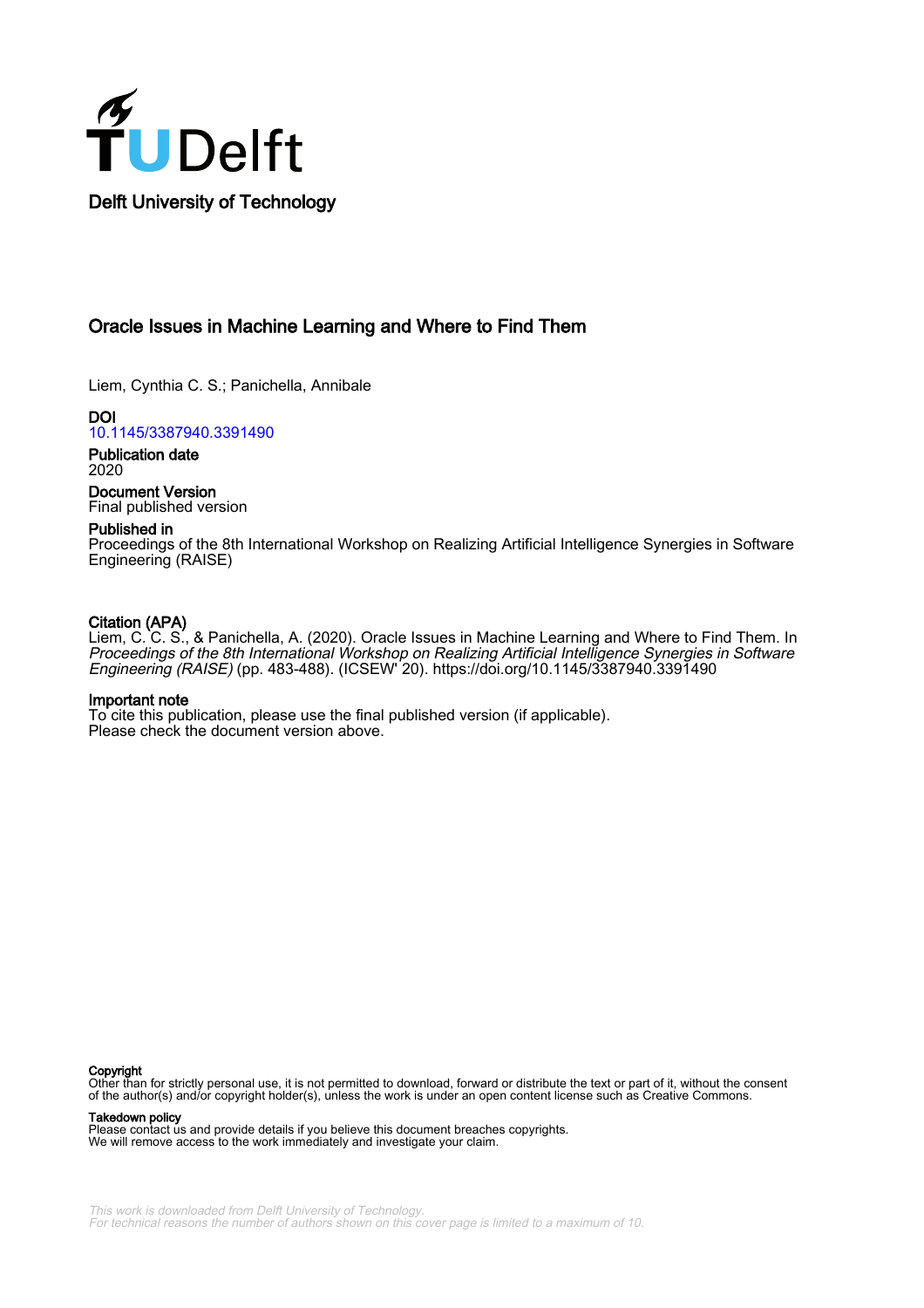# **Oracle Issues in Machine Learning and Where to Find Them**

Cynthia C. S. Liem c.c.s.liem@tudelft.nl Delft University of Technology The Netherlands

Annibale Panichella a.panichella@tudelft.nl Delft University of Technology The Netherlands

## **ABSTRACT**

The rise in popularity of machine learning (ML), and deep learning in particular, has both led to optimism about achievements of artificial intelligence, as well as concerns about possible weaknesses and vulnerabilities of ML pipelines. Within the software engineering community, this has led to a considerable body of work on ML testing techniques, including white- and black-box testing for ML models. This means the oracle problem needs to be addressed. For supervised ML applications, oracle information is indeed available in the form of dataset 'ground truth', that encodes input data with corresponding desired output labels. However, while ground truth forms a gold standard, there still is no guarantee it is truly correct. Indeed, syntactic, semantic, and conceptual framing issues in the oracle may negatively affect the ML system's integrity. While syntactic issues may automatically be verified and corrected, the higher-level issues traditionally need human judgment and manual analysis. In this paper, we employ two heuristics based on information entropy and semantic analysis on well-known computer vision models and benchmark data from ImageNet. The heuristics are used to semi-automatically uncover potential higher-level issues in (i) the label taxonomy used to define the ground truth oracle (labels), and (ii) data encoding and representation. In doing this, beyond existing ML testing efforts, we illustrate the need for software engineering strategies that especially target and assess the oracle.

#### **ACM Reference Format:**

Cynthia C. S. Liem and Annibale Panichella. 2020. Oracle Issues in Machine Learning and Where to Find Them. In *IEEE/ACM 42nd International Conference on Software Engineering Workshops (ICSEW'20), May 23–29, 2020, Seoul, Republic of Korea.* ACM, New York, NY, USA, 6 pages. https: //doi.org/10.1145/3387940.3391490

## **1 INTRODUCTION**

In traditional software systems, oracles (e.g., test assertions) are used to specify what the expected output for a given input should be. The problem of determining whether a test passes or fails is referred to as the *oracle problem*, which is a well-known challenge in the software engineering community and has been widely discussed and investigated in the related literature [1]. These days, more and more software systems include machine learning (ML) components, or implement full ML decision pipelines. In such cases, new challenges arise with regard to the oracle problem [26, 28].

*ICSEW'20, May 23–29, 2020, Seoul, Republic of Korea*

© 2020 Copyright held by the owner/author(s).

ACM ISBN 978-1-4503-7963-2/20/05.

https://doi.org/10.1145/3387940.3391490

Many present-day ML systems are based on supervised techniques, in which the learning of relevant patterns is based on datasets with many examples of inputs and desired corresponding outputs. Commonly, such datasets are partitioned into at least a training and test set. Together with this, the practitioner will specify the desired ML model (e.g., a deep neural network with a pre-specified architecture, along with the desired optimization criterion). From a software engineering perspective, this model pre-specifies unweighted decision-making logic. During training, based on the data in the training set, the weights of the model will iteratively be optimized. As a consequence, after successful training, a program should have been learned that, based on a given input, will yield the desired output as well as possible.

With scalable decision-making being the ultimate goal in many ML scenarios, a successful ML model should be able to generalize, i.e., making correct decisions for unseen input that is sufficiently similar to its training data. This is why it is common practice to not train on all available data, but to at least hold out a test set (and in some cases, a validation set, to be used during intermediate development). As the partitions originate from the same dataset, data points within them can be considered to be sufficiently similar. As the training procedure did not observe the samples in the validation and test sets, they can be considered as 'unseen' data to the trained model, but we do know upfront what the corresponding desired output should be.

In conclusion, supervised ML systems treat the oracle problem in a different way than traditional software systems. In traditional software systems, testing is used to assess whether the system behaves as intended. At that testing moment, the developer will need to establish the oracle. In case a test-driven development paradigm [3] is followed, this will be before the software is written, but the oracle alternatively may only be defined after the software is written. Furthermore, the source of the oracle can be completely independent of the creator of the software.

In contrast, in supervised ML systems, the existence of oracle data—in the form of training and test data—is a hard requirement for the system to be able to be built, and the realization of the software will be intimately tied to what this data reflects. Thus, while a supervised ML system is in the progress of being trained and evaluated, one could argue there is no oracle problem, and we know exactly what the system should output, according to the 'ground truth' as specified in the dataset. The dataset thus defines the gold standard against which the ML system will be assessed.

Of course, this does not guarantee that generalization will work as intended. Indeed, on unseen data, even powerful deep learning based ML systems have been observed to make mistakes that humans would not make, e.g., because of sensitivity to so-called adversarial examples [9, 16]. This problem has been acknowledged in both the ML and software engineering communities. From a

Permission to make digital or hard copies of part or all of this work for personal or classroom use is granted without fee provided that copies are not made or distributed for profit or commercial advantage and that copies bear this notice and the full citation on the first page. Copyrights for third-party components of this work must be honored. For all other uses, contact the owner/author(s).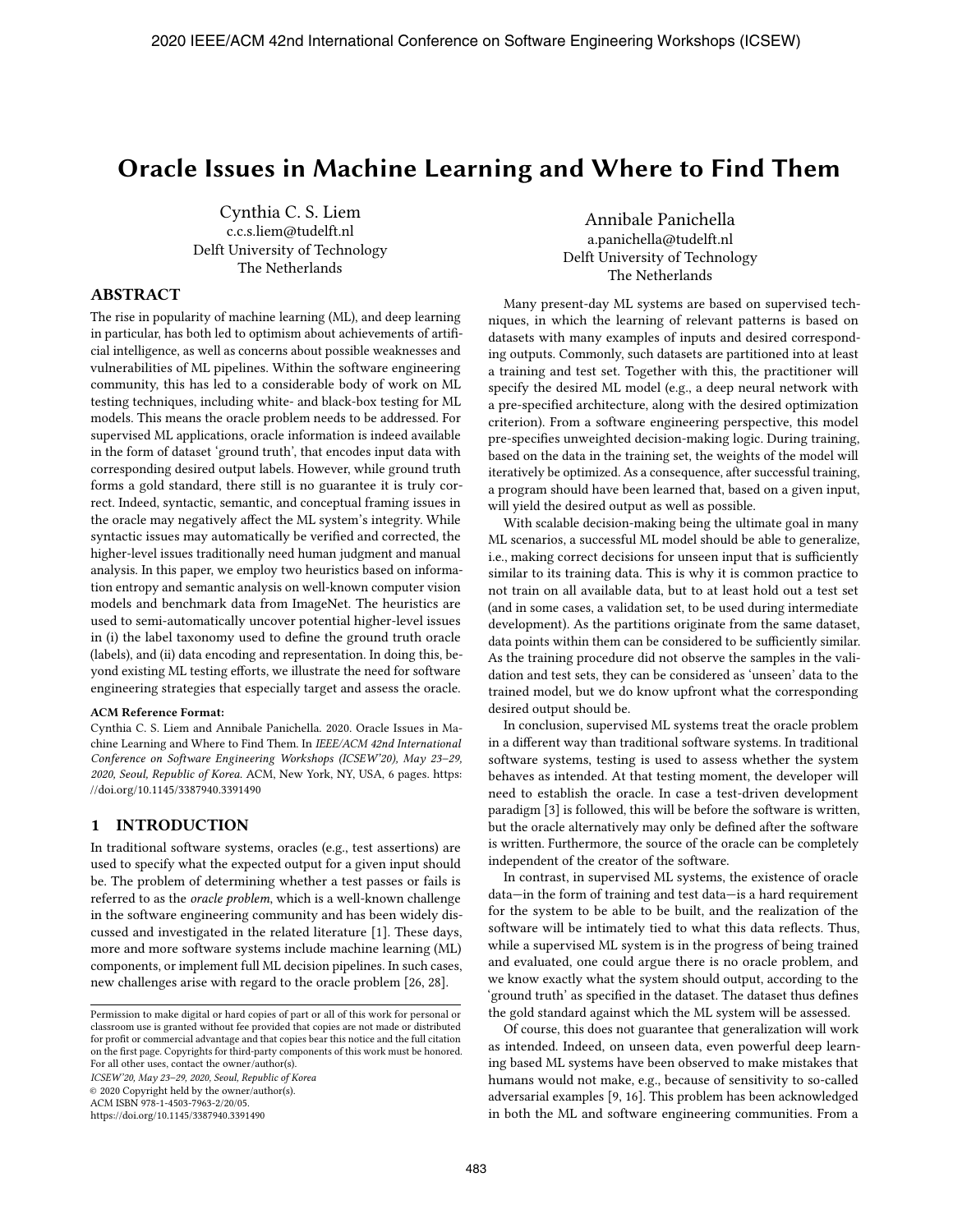software engineering perspective, in these situations, the oracle problem re-emerges, and may provide even harder challenges on 'what should be correct' than in classical software systems [28]. To address this problem, in a similar fashion as in classical software systems, the software engineering community has proposed testing techniques for ML systems. Ben Braiek and Khomh [4], as well as Zhang et al. [28], provide extended overviews of such ML testing approaches in the recent literature. For example, research effort has been devoted to defining and assessing testing methods to reach high code coverage for ML models (e.g., [25]), increasing the quality of test data with mutation testing (e.g., [13]), testing the implementation of ML pipelines (e.g., [18]), and revealing defects using metamorphic relations (e.g., [15]).

Returning to the gold standard datasets on which ML systems will initially be trained and evaluated, by design, a perfectly trained ML system will perfectly match this gold standard. However, the gold standard is not actually guaranteed to be perfect. At a syntactic level, data values may be inconsistently or invalidly encoded, and in need of cleaning, verification, and sanity checking before they realistically can be used in ML pipelines; multiple proposals have emerged to (semi-)automatically address this problem [2, 11, 12, 21].

Beyond this, at a semantic and more conceptual level, human judgment of ground truth may have been partially erroneous, potentially inconsistent, or even ethically undesired to become part of an automated decision pipeline, e.g., because it may encode biased or offensive assessments [7, 23, 24, 27]. Such issues raise questions on the true quality of the oracle, will have a serious influence on what an ML system will infer, and, from an experimental validity perspective, may cause systems to not actually learn what they are supposed to learn [24]. Recognizing that these issues indeed are present—and conceptually problematic to a given ML use case—requires yet another step of human judgment. Therefore, they typically are only identified after qualitative manual analysis. Considering the typical scale of real-life datasets, it is, however, unrealistic that pure qualitative analysis will be able to yield truly comprehensive and systematic findings.

In this work, we will focus on ImageNet [8], a classical largescale dataset that has played a key role in advancing ML success in the computer vision domain. More specifically, we focus on the ImageNet data partition used in the 2012 ImageNet Large-Scale Visual Recognition Challenge, which has grown into a standard reference benchmark for new computer vision ML models. Proposing two heuristics, based on information entropy and semantic analysis, and examining the outputs of multiple classical ML vision models, we surface various potential oracle issues. As we will show, these issues occur with regard to label taxonomy and information representation. As we will argue, for certain ML use cases, these could be explicitly harmful to a practical system's integrity.

## **2 THE IMAGENET USE CASE**

ImageNet is a well-known, large-scale hierarchical image database [8]. It has partially been inspired by WordNet, a well-established lexical database of English words grouped in sets of synonyms, called *synsets* [14]. Seeking to provide visual illustrations of Word-Net synsets, ImageNet provides a large-scale visual ontology to

the computer vision community. For this, millions of images were collected from the Internet and labeled through crowdsourcing.

As ImageNet developed, multiple academic benchmark initiatives were run on its content [20]. Out of these, the 2012 ImageNet Large-Scale Visual Recognition Challenge (ILSVRC2012) has been of particular significance, as this was the year in which deep learning techniques—more specifically, large-scale convolutional neural networks—started becoming successful. Ever since, deep learning techniques have become omnipresent in computer vision, and the ILSVRC2012 classification challenge has become a standard reference for reporting ML performance.

The ILSVRC2012 classification challenge focused on classifying images into one out of a thousand object categories. Formally framed, image input data **x** should be mapped to one of the image class IDs  $\{0, \ldots, 999\}$ , corresponding to the 1000 categories of interest. For each image in the dataset, a single ground truth label is available. However, in practice, many deep networks will output a distribution vector  $\hat{\mathbf{y}} = [\hat{y}_0 \cdots \hat{y}_{999}]$ , with  $\hat{y}_i = P(y = i|\mathbf{x})$ , i.e., the probability of each of the class IDs being evidenced, given input **x**.

The ILSVRC2012 challenge provided a training set of more than 1.2 million images, a validation set of 50K images for use during development, and a test set of 100K images, for which ground truth labels were released at the end of the challenge. As for the reference status of ILSVRC2012, commonly reported 'results on ImageNet' in ML literature typically refer to the results obtained on the ILSVRC2012 object classification challenge. The authors of many successful deep architectures offer pre-trained weights that were trained on the ILSVRC2012 training set, and report reference performance on the ILSVRC2012 validation set. This performance is typically expressed through an accuracy measure, expressing the fraction of images for which the ground truth class is identified as the highest-probability class (top-1 accuracy), or among the five highest-probability classes (top-5 accuracy). The latter measure has been suggested as a more robust measure, capable of dealing with the phenomenon that many images may depict more than one object, even though each image only bears a single class label [20].

#### **3 SURFACING POTENTIAL ORACLE ISSUES**

In this section, we describe how we will surface potential oracle issues in the ground truth, considering two heuristics and a comparison technique inspired by differential testing.

#### **3.1 Alternative models as alternative experts**

Differential testing is a well-established technique aimed at comparing the output of alternative implementations against the same input. Disagreements in the test execution output across the alternatives expose potential defects in the implementations. For example, in the context of ML implementations, CRADLE [18] uses differential testing to find bugs in deep learning libraries through cross-backend validation.

In this work, we apply a strategy inspired by differential testing to surface potential dataset oracle issues. Multiple alternative ML models can be trained on the same data; as they were optimized through a data-driven programming paradigm [28], a model that is reported to perform well can be assumed to adequately reflect the main patterns in the data it was trained on. Therefore, if multiple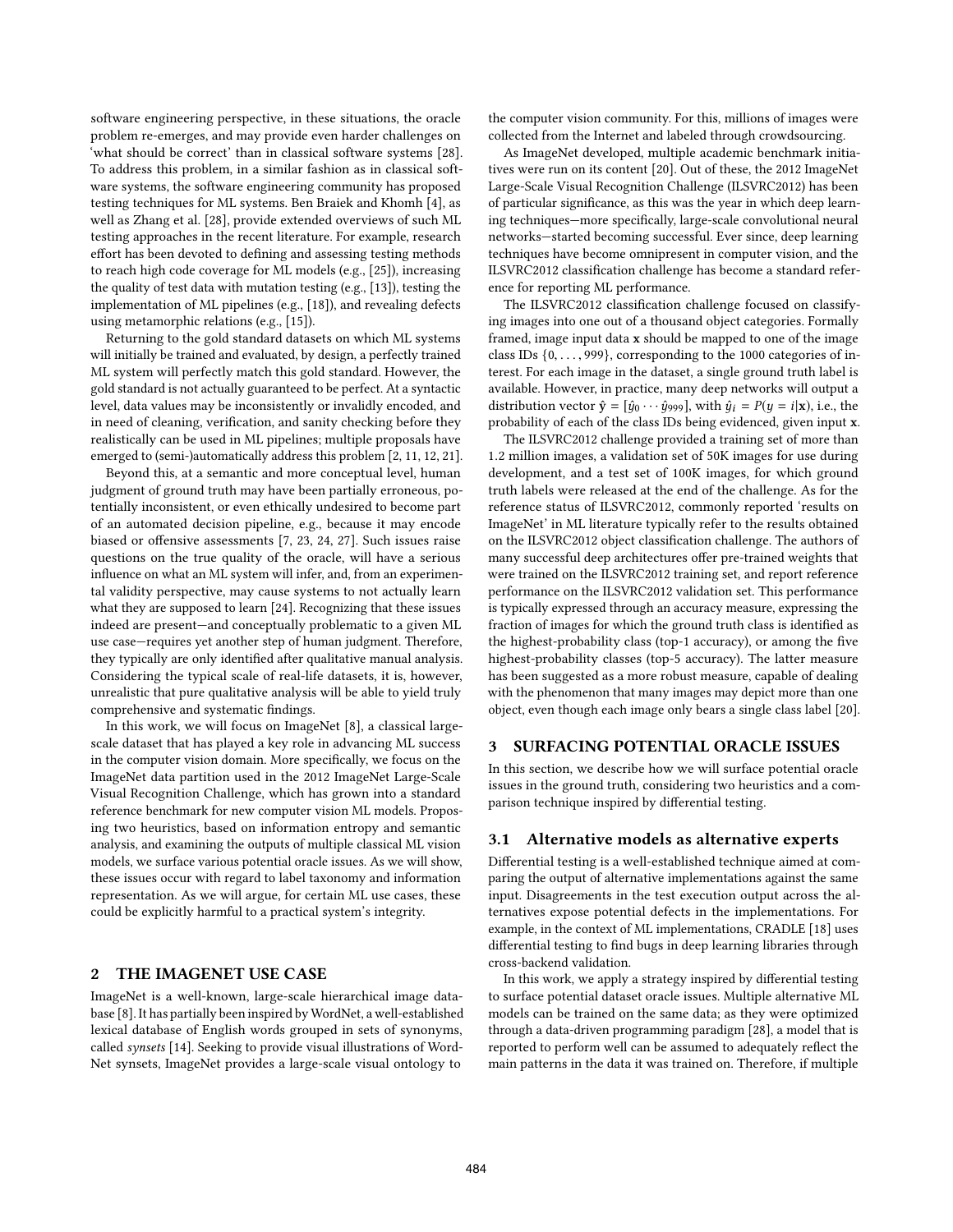alternative models with strong reported performance disagree with the ground truth in consistent ways, rather than signifying this is a problem in either of the models, this may signify there is a problem with the ground truth.

We re-emphasize that this strategy targets a different aspect of an ML pipeline than traditional differential testing. Traditional differential testing, as e.g. applied in [18], focuses on testing alternative implementations of the same model. Therefore, for such methods, the data and model needs to be fixed, while variations will be examined in backend libraries. In our case, we will fix the data and the backend libraries, but vary the models. With model performance being reported as an overall accuracy number, two models with identical performance are not guaranteed to have made identical judgments. That is, two models with a top-5 accuracy of 0.9 will both have recognized the correct category for 90% of the tested data instances, but it is not guaranteed that the 90% that each model got correct considers the exact same sample. Therefore, metaphorically, each strong-performing model can be seen as an expert on the data, but different experts may be focusing on different salient aspects of the same data. Hence, if multiple experts disagree on the same input, they may be pinpointing alternative salient aspects of it. Yet, if they disagree in consistent ways, other aspects may be salient than the ones that are formally encoded.

Considering our current dataset of focus, the ILSVRC2012 data in ImageNet, the traditional top-1 and top-5 accuracy performance metrics only care about the presence of the ground truth class in the top-1 or top-5 of a model prediction. However, as discussed in the previous section, typical present-day deep learning models actually give a richer output than that: for each image input, they will yield a probability distribution vector, indicating the model's confidence for all possible object classes that can be predicted for. We use this to deepen our understanding of the judgments of our different models: a model that has 0.99 confidence on a single class is 'more sure' of observing that particular class than a model yielding more uniformly distributed probabilities for multiple classes at once.

This notion can be numerically expressed through the *Shannon entropy*, which is a traditional measure of information content:

$$
H(\hat{y}) = -\sum_{i} P(y = i | \mathbf{x}) \log_2(P(y = i | \mathbf{x}))
$$
 (1)

Smaller values of  $H(\hat{y})$  indicate there is less information content in  $\hat{y}$ ; in other words, the probabilities will be concentrated over fewer object classes, and model predictions can thus be assumed to be confident and predictable. In contrast, larger  $H(\hat{y})$  indicate higher information content in  $\hat{y}$ : probabilities will be distributed over more object classes, and outcomes thus are less clear-cut. By computing and analyzing H(**yˆ**) for predictions made by different models, we have a heuristic that can help us uncovering possible oracle issues, in particular in relation to ambiguity and observability of object classes.

## **3.2 Semantic Analysis**

When creating the ground truth, design decisions should be made on what classes and labels should be represented. For certain problems, the labels are very straightforward. For example, in defect prediction, a class (or method) is either defective or non-defective. These two labels are mutually exclusive. However, for other problems, choosing the appropriate labels is more complicated. For example, in image recognition, an image can contain multiple objects. Furthermore, the same objects can have alternative labels (e.g., synonyms). In this case, engineers may choose to use only one label or to allow using multiple labels for the same picture, e.g., for the different objects in the image or considering possible synonyms.

This design choice will affect how the oracle information will be represented in the ML pipeline. Generally, the information in an ML pipeline takes numerical forms, and will be processed by mathematical frameworks. When considering ML classification tasks, typically, the different possible object classes will be implicitly modeled as being independent and equivalent. However, in the real world, there may be different relations between object classes. Considering ImageNet, the original purpose of the ImageNet dataset indeed was to offer a hierarchical visual ontology; furthermore, the WordNet knowledge source that drove the ImageNet development explicitly encodes relations between the entities inside of it.

Depending on the ultimate ML use case, being explicitly aware of these relationships may be of importance. When only considering the traditional ILSVRC2012 focus on 'whether an object of class i is present in an image', this may be less relevant. However, when moving towards broader visual understanding and reassessments of the trustability of existing oracles, certain classification 'mistakes' may be more logical and explainable in comparison to the ground truth than others.

With WordNet including synsets and connections between them, according to various semantic relations, we can use it to uncover possible ambiguities in our data labels. For the sake of our analysis, we use the 1000 ILSVRC2012 class label names as queries to the WordNet database, and then search for pairs of class labels characterized by three semantic relations: (1) synonyms, (2) homonyms, and (3) meronyms. In our context, *synonyms* are pairs of class labels that are treated separately in IlSVRC2012, but that have the same meaning. Synonyms can lead to ambiguities in data labels, as the same object in an image might be labeled differently by different human validators. *Homonyms* are pairs of class labels that are spelled and pronounced the same, but that have different meanings. The labels of homonyms should be appropriately stored when building the datasets to avoid future misinterpretations. Finally, *meronyms* are pairs of labels linked by a 'part of' relation. Meronyms may lead to ambiguities, since an image that contains one object/label might also contain objects relating to the other paired label.

## **4 ORACLE ISSUES IN IMAGENET**

#### **4.1 Approach**

Using the techniques discussed in the previous section, we focus on semi-automatically surfacing oracle issues.

In choosing our 'expert' models, we choose four well-known deep vision models: vgg16 [22], vgg19 [22], ResNet50 [10] and ResNet101 [10]. For all these models, we use the pre-trained weights as released by the original authors after training on the ILSVRC2012 training set, and as released through Keras [6]. More specifically, we run the models using Anaconda Python 3.5.6, Keras 2.2.2, and a Tensorflow 1.10.0 backend. All models require input data to be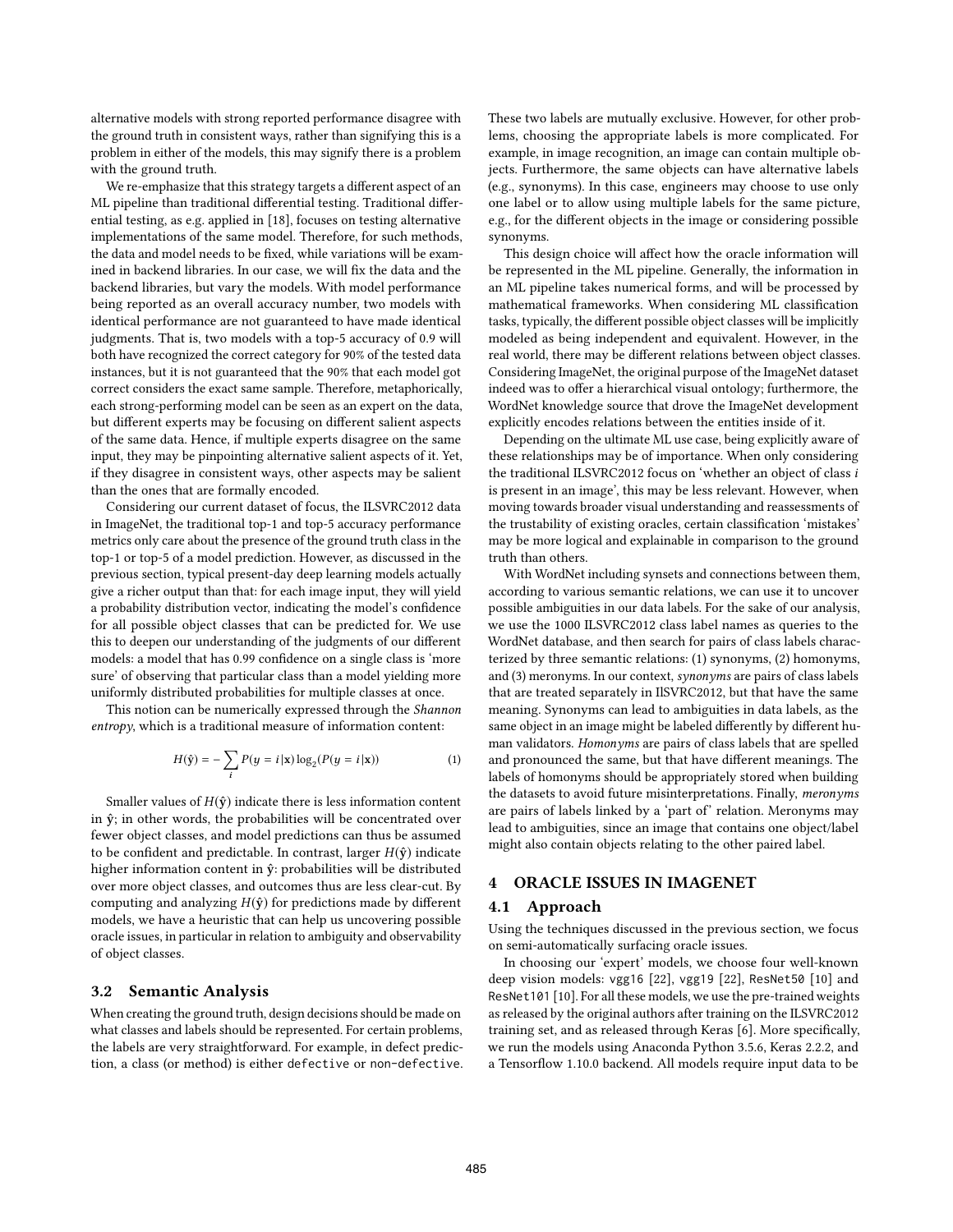| Relationship | #Count | Pairs                                                      |
|--------------|--------|------------------------------------------------------------|
| Homonyms     | 6      | <crane (bird),="" crane<="" td=""></crane>                 |
|              |        | $(machine)$ , $\lt$ cardigan                               |
|              |        | $(jacket)$ , Cardigan $(dog)$ ,                            |
|              |        | <polecat (skunk),="" polecat<="" td=""></polecat>          |
|              |        | $(fitch)$ , $\leq$ sunglass (convex                        |
|              |        | lens), sunglasses (shades)>,                               |
|              |        | <maillot(tank maillot<="" suit),="" td=""></maillot(tank>  |
|              |        | $(dance suit)$ , <gong< td=""></gong<>                     |
|              |        | $(tam-tam)$ , gong $(bell)$                                |
| Synonyms     | 11     | <loggerhead td="" turtle,<=""></loggerhead>                |
|              |        | Caretta>, <cock, hammer="">,</cock,>                       |
|              |        | $<$ fly, wing>, $<$ coil,                                  |
|              |        | ringlet>, <tub, bathtub="">,</tub,>                        |
|              |        | <projectile, missile="">,</projectile,>                    |
|              |        | <screen, shield="">, <harp,< td=""></harp,<></screen,>     |
|              |        | harmonica>, <drum,barrel>,</drum,barrel>                   |
|              |        | <laptop, notebook="">, <corn,< td=""></corn,<></laptop,>   |
|              |        | acorn                                                      |
| Meronyms     | 2      | <palace, castle="">, <castle,< td=""></castle,<></palace,> |
|              |        | stone wall>                                                |

**Table 1: Semantic relationships between labels in the ImageNet ILSVRC2012 dataset.**



**Figure 1: Image ILSVRC2012\_val\_00017853, class kneepad, original vs. cropped version. Borders drawn for clarity.**

**(a) Original (b) Cropped**

 $224 \times 224 \times 3$  pixels in dimension. For this, we follow the cropping procedure from [19]<sup>1</sup>, which was shown to reproduce the validation performance results reported in Keras. On the ILSVRC2012 validation data, each of the models has a top-5 accuracy > 0.9.

We run the 4 models on all 50K data instances in the ILSVRC2012 validation set, and compute and analyze the Shannon entropy  $H(\hat{y})$ for each of the predictions. Following the concept of understanding how our models may 'agree to disagree' with the official ground truth, we focus our analysis on situations in which *none of the four deep vision models manage recognizing a ground truth class amidst the top-5 predictions*. This holds for 2269/50K images (4.5%) in the validation set.

To understand whether these mistakes are true mistakes, or may be explained by oracle issues, we consider what types of classification mistakes are being made, and if they may be explainable, considering potential semantic relations between different object classes. For this, we use the results of our semantic analysis of the 1000 object class categories in WordNet. A full summary of found relations is given in Table 1: as can be seen, the ILSVRC2012 classes are indeed not fully independent, and certain classes may logically get 'confused' for one another.

## **4.2 Findings**

*If for a given image, all models fail to recognize the ground truth class in the top-5, while showing high entropy in their predictions, this may suggest no clear object class is present in the image.* Examining  $H(\hat{y})$  for all models, we indeed observe this, and illustrate a particular outlier in Figure 1. Here, due to the cropping procedure, the informative visual content of the image has been removed, and all models were confronted with a white patch.

**Figure 2: Image ILSVRC2012\_val\_00006594, class bucket.**

*If for a given image, all models fail to recognize the ground truth class in the top-5, while showing low entropy and consistency in their predictions, this may suggest another object class is more salient than the labeled ground truth.* For example, we observe this in Figure 2, for which all models predict the baseball class with 1.0 confidence, instead of the (less visually salient) ground truth class bucket.

*If for a given image class, multiple models consistently have problems recognizing the ground truth class in the top-5, the image class may not visually stand out.* Counting top-5 errors per image class, the hardest categories are velvet (18/50 images never have a correct top-5 prediction, e.g. see Figure 3), spotlight and letter opener (in both cases 16/50 images never have a correct top-5 prediction). Indeed, other, more visually consistent and recognizable classes will likely coincide with these classes in images; for example, velvet is a material, rather than a truly recognizable object.

*If two classes are consistently confused by the models, they may have been synonyms, homonyms, or meronyms.* We also performed an analysis of top-1 confusions, counting frequency occurrences of <ground truth, predicted class> pairs over all models. The most common confusions are laptop being 'confused' 114 times for notebook (synonym), and maillot, tank suit being 'confused' 102 times for maillot (homonym), the latter confirming an earlier reported 'data bug' in ILSVRC2012 [17]. At the same time, looking at associated prediction confidences, the models do not always consider close semantic concepts to be truly close; e.g., see the strongly varying prediction confidence levels for classes laptop and notebook in Figures 4 and 5.

 $1$ https://github.com/calebrob6/imagenet\_validation/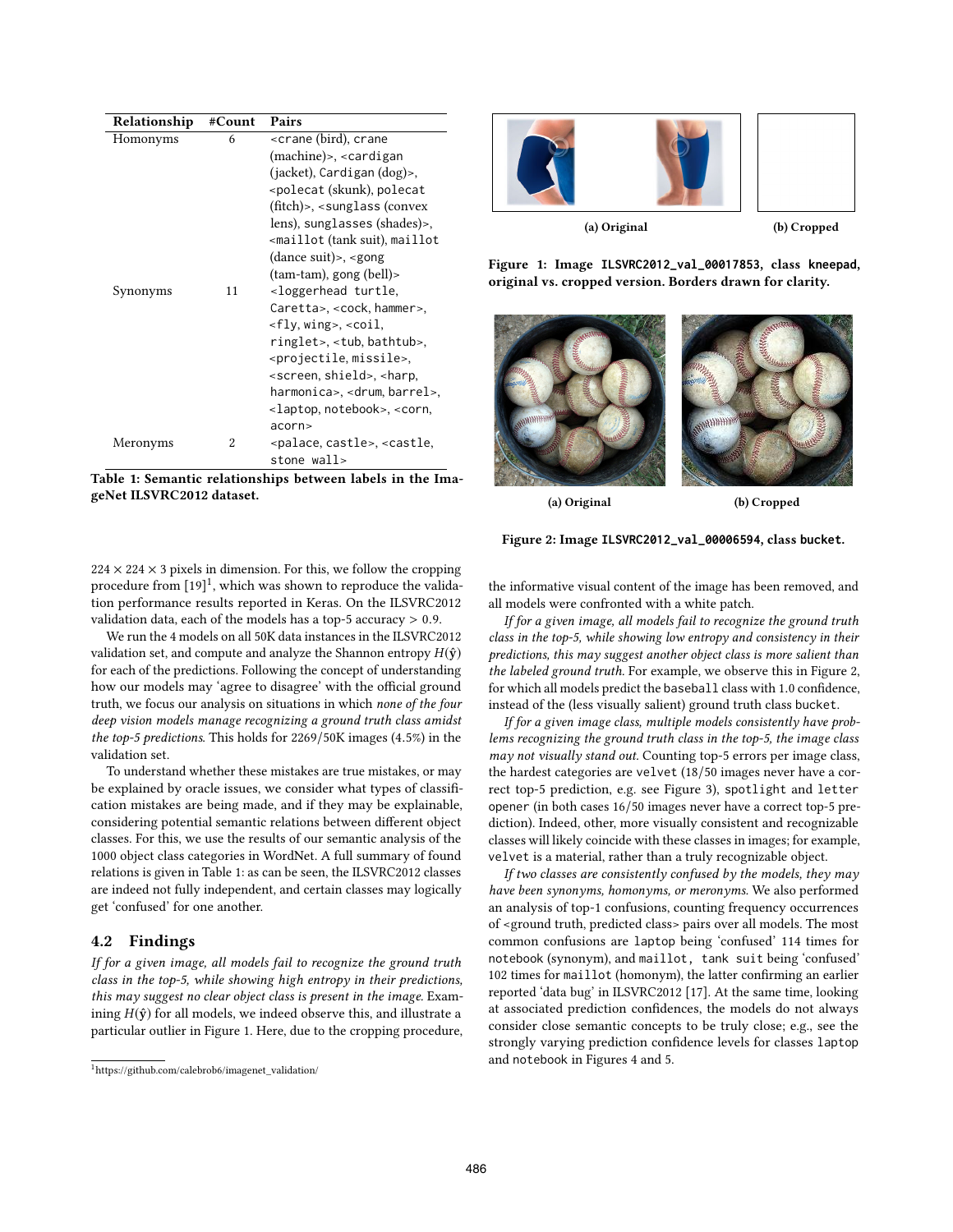|  | vgg16               | vgg19                 | ResNet50              | ResNet101             |
|--|---------------------|-----------------------|-----------------------|-----------------------|
|  | wallet (0.4160)     | doormat $(0.3504)$    | doormat $(0.8952)$    | purse (0.7394)        |
|  | doormat (0.2878)    | purse (0.2684)        | pencil box $(0.0293)$ | pencil box $(0.0984)$ |
|  | purse $(0.1625)$    | wallet (0.1115)       | pure (0.0206)         | doormat (0.0975)      |
|  | pencil box (0.0482) | pencil box $(0.0934)$ | chest (0.0082)        | backpack $(0.0143)$   |
|  | mailbag(0.0204)     | mailbag(0.0402)       | mailbag(0.0054)       | check (0.0101)        |
|  |                     |                       |                       |                       |

**(a) Original (b) Cropped**

**(c) Predictions**

**Figure 3: Top-5 classifications for velvet image ILSVRC2012\_val\_00000433.**

|              | vgg16                       | vgg19                   | ResNet50                   | ResNet101                  |  |  |  |
|--------------|-----------------------------|-------------------------|----------------------------|----------------------------|--|--|--|
|              | laptop (0.9592)             | laptop (0.9796)         | laptop (0.9954)            | laptop (0.9984)            |  |  |  |
|              | notebook (0.0346)           | notebook (0.0191)       | notebook(0.0042)           | notebook (0.0015)          |  |  |  |
|              | iPod (0.0024)               | iPod (0.0004)           | space bar $(0.0002)$       | space bar $(0.0000)$       |  |  |  |
|              | hand-held computer (0.0011) | destop computer(0.0002) | computer keyboard (0.0000) | mouse $(0.0000)$           |  |  |  |
|              | modem(0.0007)               | space bar $(0.0001)$    | mouse(0.0000)              | computer keyboard (0.0000) |  |  |  |
| (a) Original | (b) Cropped                 | (c) Predictions         |                            |                            |  |  |  |

**Figure 4: Top-5 classifications for laptop image ILSVRC2012\_val\_00007373.**



**(a) Original (b) Cropped**

**(c) Predictions**

**Figure 5: Top-5 classifications for laptop image ILSVRC2012\_val\_00002580.**

#### **4.3 Good performance vs. visual understanding**

Our analysis surfaces various oracle issues, that globally hint at issues with label taxonomies and problems with data encoding and representation. Considering the original setup and context of the ILSVRC2012 data, as an academic benchmark focused on assessing the presence of certain object classes in images, this is not necessarily a problem. As we showed in the previous subsection, many 'mistakes' made by our examined models can be explained by a human and may not be true errors, rather signifying cases in which the oracle may need to be reinterpreted. However, given the interest in deploying well-performing models in real-world scenarios, we want to point out that there still are conceptual discrepancies between very good model performance based on the ILSVRC2012 data, and true visual understanding for safety-critical applications. Models may exist that may yield even better performance than our currently examined models within the ILSVRC2012 context and its representation and evaluation framework, but that may never be acceptable in practical scenarios, e.g. in automated computer vision components for self-driving cars.

*ILSVRC2012 is no balanced representation of the real world.* Where ImageNet seeks to provide a comprehensive visual ontology, the ILSVRC2012 benchmark made particular benchmark-motivated choices in picking the classes to be recognized. For example, as ILSVRC2012 focused both on general and fine-grained classification, the latter was facilitated with more than 100 out of the 1000 object classes corresponding to sub-species of dogs (e.g. miniature poodle, standard poodle). However, it would be unrealistic to

assume that over 10% of our real-world visual observations consider sub-species of dogs.

*Image classes in IlSVRC2012 are not independent. However, in the way they are mathematically represented, it is implied they are.* With only one ground truth label per image, mathematically, the 'ideal' **y** for a given image will be a one-hot encoded vector, with  $y_i = 1.0$ for the *i* corresponding to the ground truth class, and  $y_i = 0.0$ otherwise. In other words, classes are framed as independent. Thus, mathematically, a miniature poodle would be considered equally far away to a beer bottle as to a standard poodle.

*Maximum likelihood criteria will nudge models towards treating the classes as independent.* During the training of an ML classification pipeline, the common criterion to optimize for is the likelihood of the ground truth class, which should be maximized. With a single ground-truth label being available per image, the best result in terms of optimization therefore is to have a prediction confidence of 1.0 for a single class (and thus, a probability of 0.0 for other classes), even if multiple classes are present. Thus, while a beach wagon typically contains more than one car wheel, if the first class was the ground truth, optimization is considered to have succeeded better if an ML system classifies beach wagon with 1.0 confidence, thus being 'blind' to the possible presence of car wheels.

*Traditional final success assessment ignores prediction confidence.* As noticed before, traditional ILSVRC2012 evaluation only cares about the presence of the ground truth class in the top-1 or top-5: whether the predicted probability for a ground truth label is 1.0 or 0.1 does not matter, as long as the class is present. Hence, a